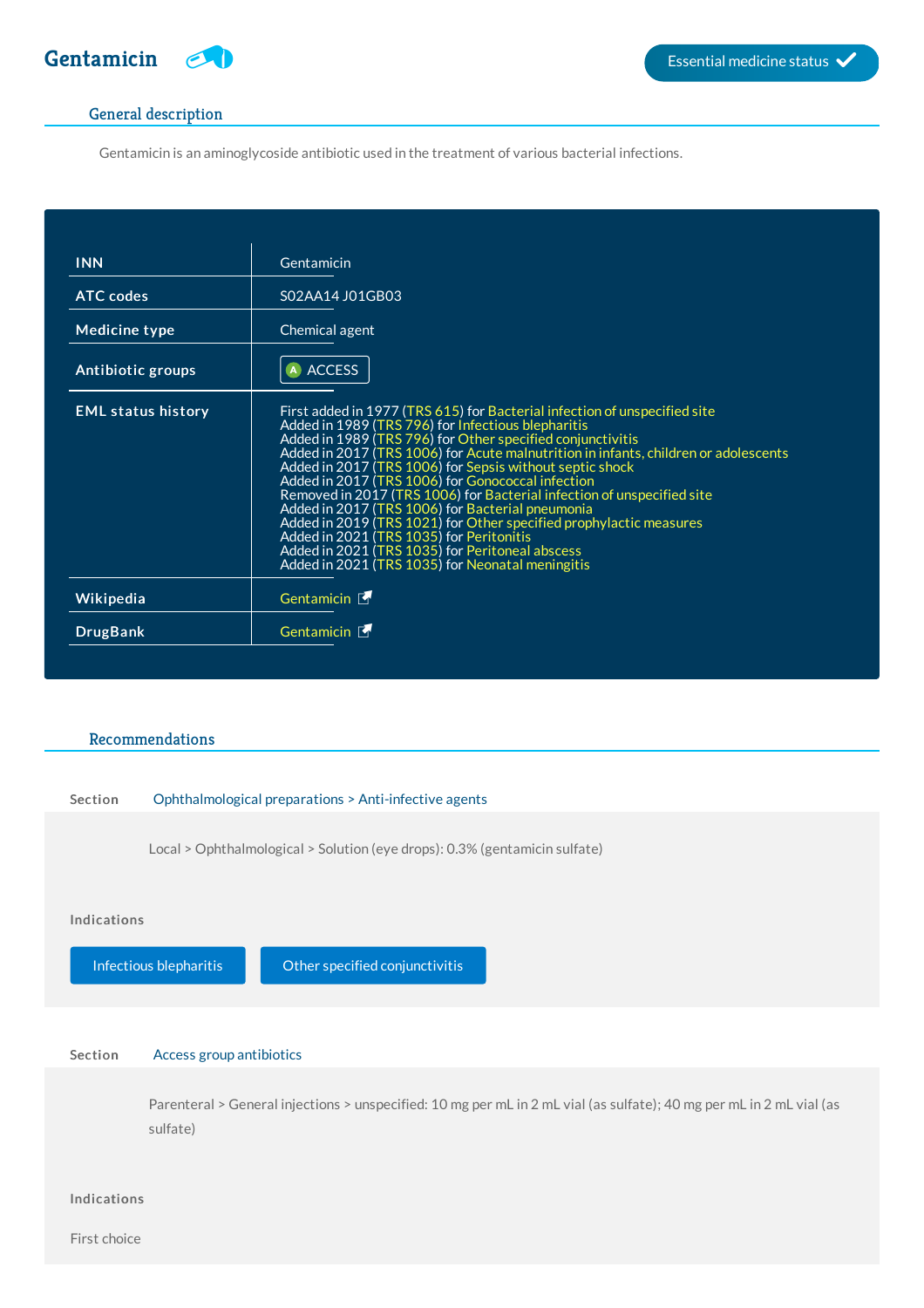

Other indications